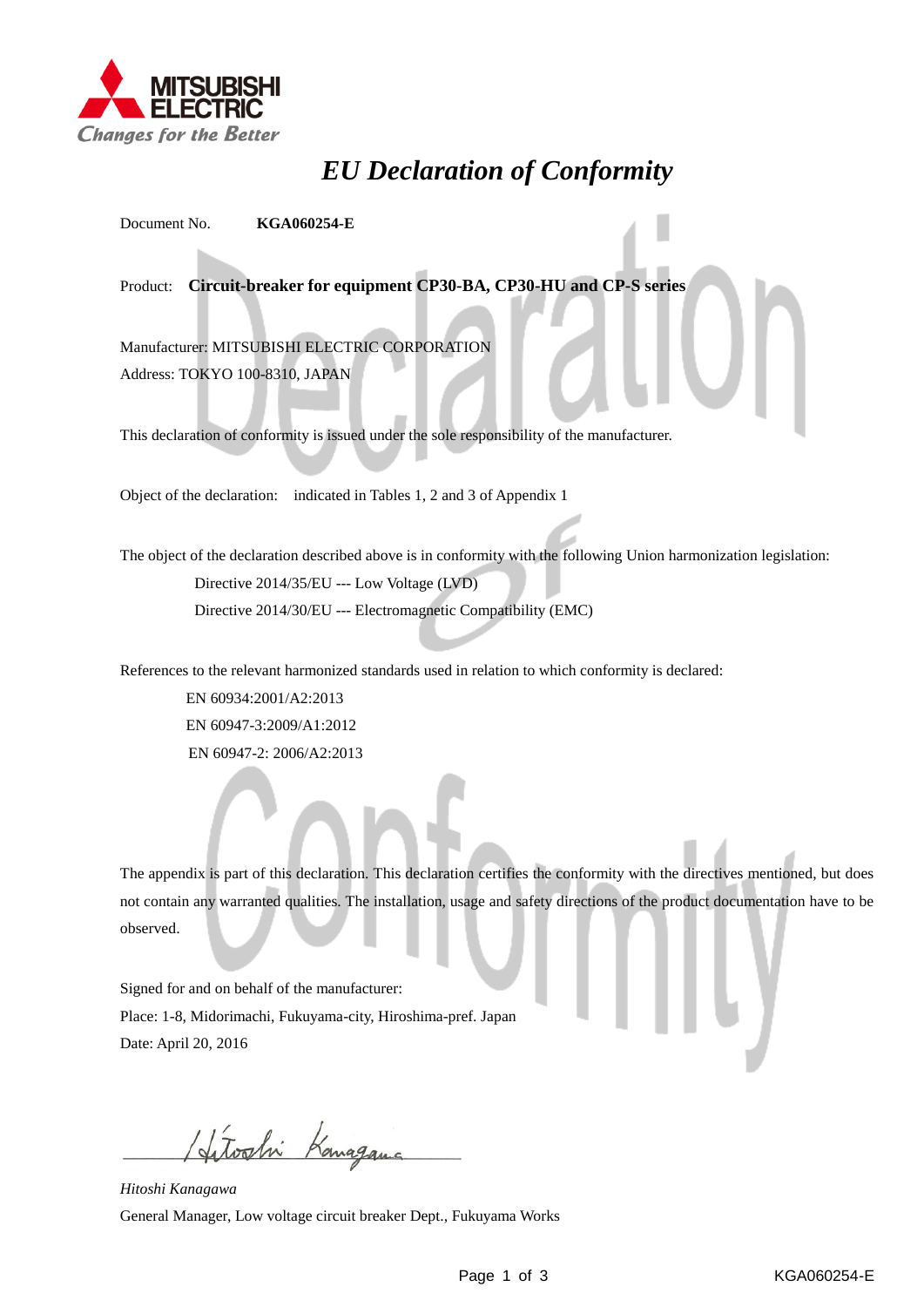## **Appendix 1** Circuit-breaker for equipment CP30-BA and CP30-HU series

Products:

| Model of Products |  | Specification                                      |  | TÜV certificate No. |
|-------------------|--|----------------------------------------------------|--|---------------------|
| $CP30-BA$         |  | $0.1\ 0.25\ 0.3\ 0.5\ 1\ 2\ 3\ 5\ 7\ 10A$          |  | R 50087030          |
|                   |  | 15 20 30A                                          |  | R 50087031          |
| CP30-HU           |  | $0.1$ 0.25 0.3 0.5 1 2 3 5A                        |  | R 50087030          |
| $CP-S$            |  | 0.05 0.1 0.25 0.5 0.75 1 2.5 5 7.5 10 15 20 25 30A |  | R 9650182           |

Table 1 TÜV Rheinland certificated specification:

Above products not incorporating electronic circuit are not required the immunity and emission tests for Electromagnetic Compatibility.

Products of table 1 are supported by selected product tests to the following Low voltage standards.

Harmonized European Standards:

|                     | Reference No. | Date of issue: |
|---------------------|---------------|----------------|
|                     | EN 60934      | 2001/A2:2013   |
| <b>IEC</b> standard |               |                |
|                     | Reference No. | Date of issue: |
|                     | IEC 60934     | 2000/A2:2013   |
|                     |               |                |

Table 2 TÜV Rheinland certificated specification:

| Model of Products | <i>Specification</i>              | TUV certificate No. |
|-------------------|-----------------------------------|---------------------|
| $\Gamma$ CP30-BA  | 1P SHT 100-200VAC/100VDC 24-48VDC | R 50332423          |
| CP30-HU           | 1P SHT 100-200VAC/100VDC 24-48VDC |                     |

Above products not incorporating electronic circuit are not required the immunity and emission tests for Electromagnetic Compatibility.

Products of table 2 are supported by selected product tests to the following Low voltage standards.

Harmonized European Standards:

| Reference No. | Date of issue: |
|---------------|----------------|
| EN 60947-3    | 2009/A1:2012   |
| IEC standard  |                |
| Reference No. | Date of issue: |

IEC 60947-3 2008/A1:2012